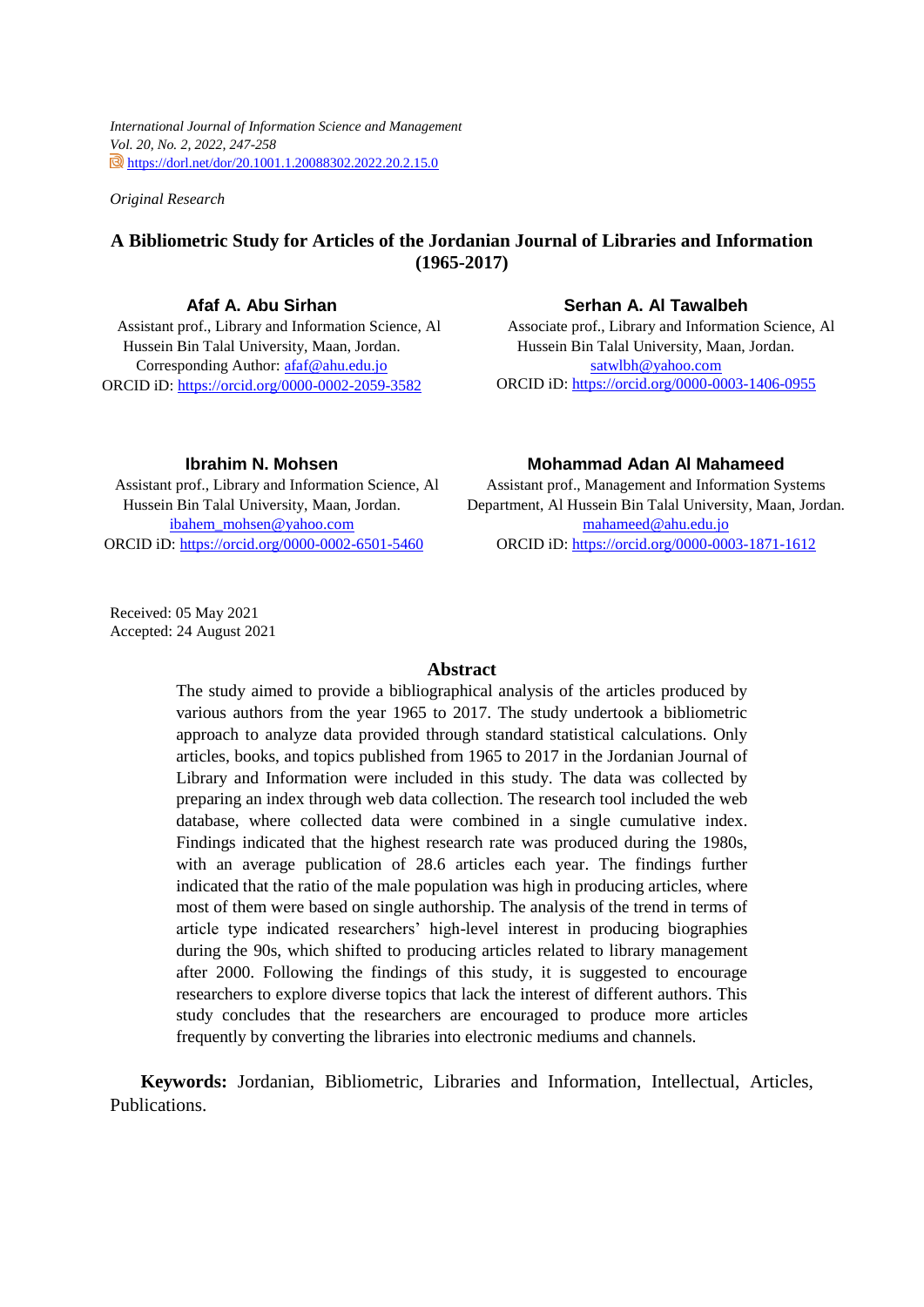## **Introduction**

The current era is the "age of education and knowledge" since the advancement of knowledge resulted in technological, industrial, and economic development. Education produces ideas and serves as the main source in competing nations by generating national income and developing different economic resources (Resnik, 2008). Information-producing nations and societies are focused on generating useful information and strive to identify the gaps in knowledge while filling them through continuous research and development. Information-centered countries have also been directing their societies, centers of research and academic beacons to research and produce information according to their needs, to solve problems, and increase productivity based on the updated information that has become one of the most important inputs for production (Suleiman, Abu Sarhan, Al Tawalbeh & Hamdi Ahmed, 2016).

Journals and periodicals play a critical role in this regard and serve as an important source of knowledge for researchers as they are distinguished by the modernity of their information, particularly in any field of study (Anwar, 2019). This emphasizes the value of bibliometric studies that have a significant role in libraries and information and are associated with counting publications, citations, analysis of co-citations, and patents citation (Thanuskodi, 2010). The quality of a journal is a multilayered concept. Journals can be assessed for different objectives; therefore, the outcomes of such assessment exercises can be quite different, relying on the parameters used. The impact factor is likely the most utilized factor when evaluating the visibility of a journal on the research front. Generalized impact factors are better parameters for the lasting journal value than the conventional two years. When undertaking journal impact factors as a quality indicator with all evaluation studies, care must be exercised.

Contributions of the Jordanian Journal of Libraries and Information are important, as they began to issue different papers from 1965 until now, making Jordan the first country to have a library of science since the 1960s (Ur Rehman & Chaudhry, 2005). However, to analyze its literary contributions, an accumulative cumulative analytic index was prepared to assess its overall publications from the journal's beginning until 2012. An index was also prepared for all issues of the Jordanian journal for Libraries and Information from 2013 to 2017, exhibiting important details, which include the title of the research, author names, and keywords serve as the descriptors for researchers and scholars to obtain the required researches in the science of libraries and information. Since periodicals, references, and book lists enrich the libraries (Sulieman, 2016), indexing them is one of the most important library services the Jordanian Library and Information Association provides. Following the significance of the articles published in the Jordanian Journal of Library and Information Sciences, based on the bibliometric methodology of analyzing intellectual production, the study aims to analyze the production in the Jordanian Journal of Library and Information Sciences during the period between 1967 and 2017. Studies that have been published in the last five decades were included due to the researchers' need to identify the gaps found in the objective knowledge that should be focused on to encourage the publishing of various researches in the necessary thematic and applied knowledge. Some administrators have focused exclusively on SSCI impact scores and h-index scores undertaking today's predominant journal evaluation approaches. Initially, impact scores descriptively presented for the information provided were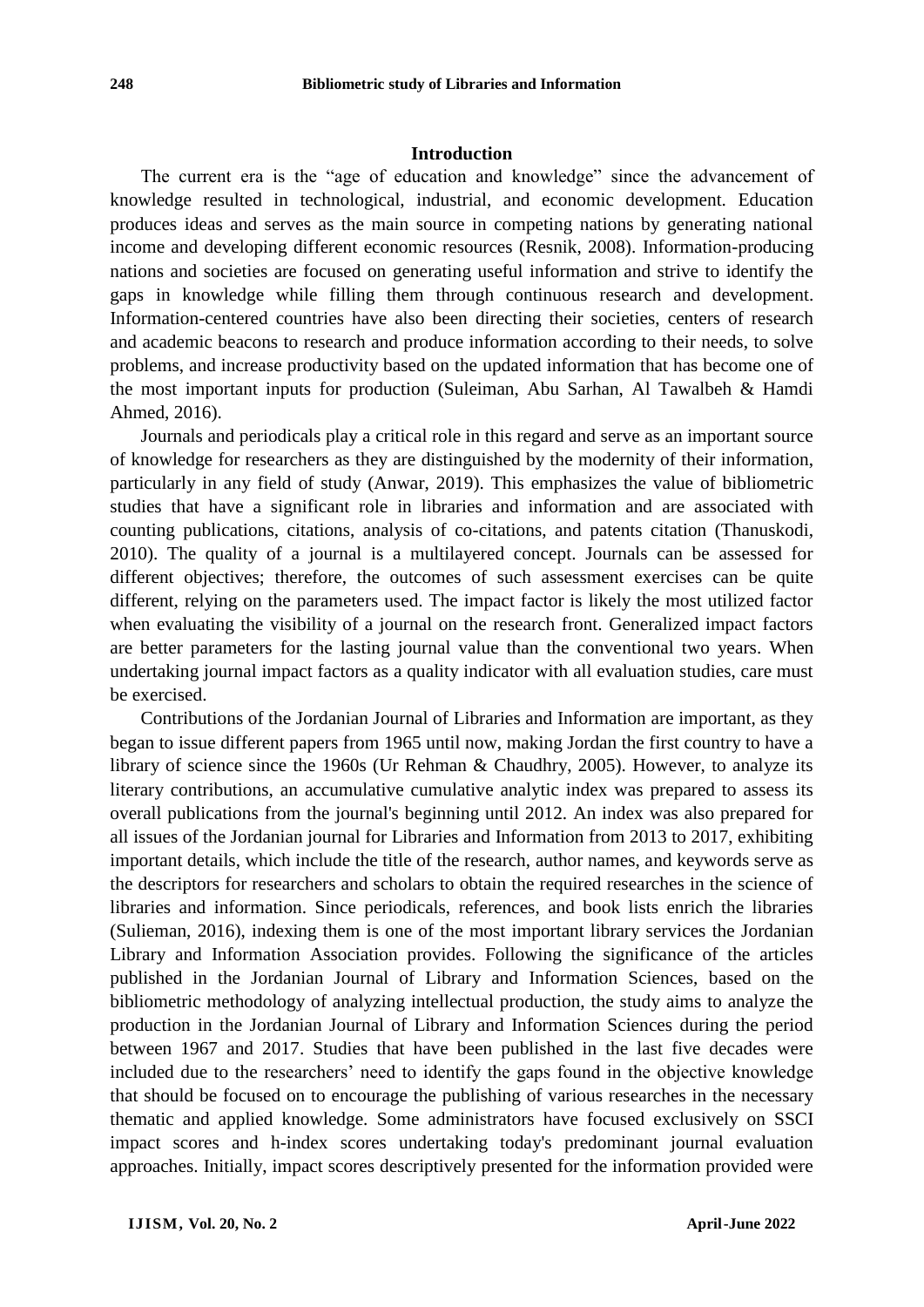#### **Afaf A. Abu Sirhan / Serhan A. Al Tawalbeh / Ibrahim N. Mohsen Mohammad Adan Al Mahameed**

widely assessed. Secondly, a score is. Thirdly, there is independent information. On the contrary, the implementation of impact scores can be quite misleading as the primary indicator of a family member's contribution to the PFPC field.

The importance of this study stems from the fact that it is based on the analysis of the Jordanian Journal of Libraries and Information, a specialized journal issued by the Jordanian Library and Information Association. Contributions of this study are significant as it serves as an important source of information for researchers in the field of library and information science. Due to the scarcity of bibliometric studies, this study serves as the first study conducted in Jordan. The information provided in this study will guide the researcher in identifying strengths and weaknesses present in the existing research work produced. It would further serve as a source of guide and direction for future publications. The present study intends to answer the following questions:

- 1) How much research has been published in the Jordanian journal of libraries and information sciences from 1965 to 2017?
- 2) What is the ratio of male and female authors in contributing articles in Jordanian Journals of libraries and Information sciences?
- 3) How many researches were published with individual authorship?
- 4) How many researches were published with co-authorship?
- 5) Which type of articles has been explored from 1965 to 2017?

## **Literature Review**

Several bibliometric studies have been conducted to analyze the trends of publications in different journals. Naheem (2016) conducted a study and outlined the bibliographical characteristics of the Journal, Library Progress (International) of India. The study was specifically centered on the research articles published from 2010 to 2015. Findings of the study highlighted that 53.4% of articles consisted of two authors only, whereas single authors produced 41% of the remaining. The average rate of productivity of each authority was identified up to 0.54. The maximum productivity of research articles was held through Indian scholars during the given time duration. Another study conducted by Sahu & Parabhoi (2020) on Library and information science education (LIS) has been spreading all over India. Its popularity can be seen in how every state university or institute offers LIS. Their study observed the recent trends of LIS publications in India from 2014 to 2018. A total of 1357 articles were reviewed from 2014-2018 taken from the Scopus database. The findings indicate that 342 (25.2%) articles were published in 2018. Their favorite source for the publications was the DESIDOC journal of LIS. In addition, the study found that the frequently used keywords were bibliometrics, scientometrics, and India and authorship patterns.

On the other hand, Bakri and Willett (2017) focused on the Malaysian Journal of Library and Information Sciences (MJLIS) and conducted a bibliographical study from 2001 to 2006. The present study's findings were compared with those provided in Tiew, Abdullah  $\&$  Kaur (2001), who particularly focused on 1996-2000. The comparative analysis of the studies indicated that the number of publications in the given journal has significantly increased from 75 articles mentioned in the study of Tiew et al. (2001) 15 to 85 articles presented in the study of Bakri and Willett (2017). In addition, statistically significant changes were recorded in terms of article type, the number of references, and the length of articles. The results concluded that 87 citations attracted about 161 articles, out of which 52 were self-cited,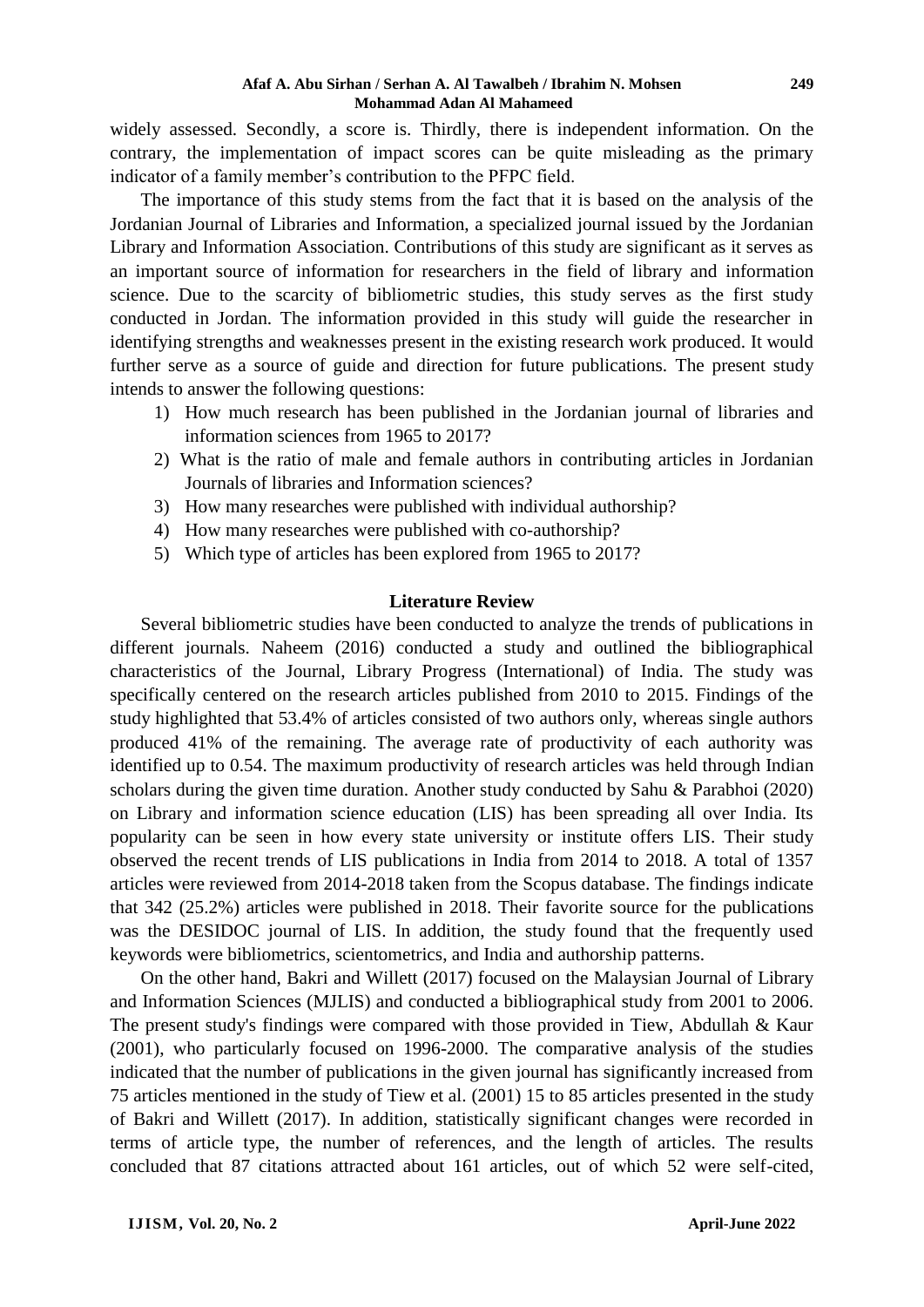whereas 14% of articles were at least once cited from MJLIS.

Sulieman (2016) studied the numerical and the tropical trends for producing deposited Jordanian books. His study aimed to identify the number of Jordanian books submitted in the National Library of Jordan from 2002 to 2011 and the quality of production. However, the overall analysis revealed no significant correlation between the quantity and size of production and chronology. Besides, the annual production rate of Jordan books was 1106.2 books, where the dominating language among those books was Arabic, with the highest numbers of 10563 (95.49%) books published. The study further recommended publishing books on topics not previously studied.

Gore, Nordberg, Palmer and Piorun (2009), who analyzed the trends in research activity in the Journal of Health Sciences Librarianship, conducted a similar study. Bulletin of the Medical Library Association and Journal of the Medical Library Association was used as a source to identify the published articles between 1991 to 2007. A comparative analysis was conducted between the given study and a previous study, which covered the period of 1966 to 1990. The bibliometric and content analysis studies were undertaken to identify the subject, analytical techniques used, number of citations, number of authors, first author affiliations, etc. Findings indicated that significant progress had been made in the past few years in the health sciences librarianship research. Finally, a gap in improved research methodologies and applied vs. theoretical studies were identified.

Huang and Chang (2011) conducted another bibliometric study to analyze the interdisciplinary approach from studies published between 1978 and2007. Three bibliometric analysis methods were used: co-authorship, direct citation, and bibliographic coupling. Findings of the study identified Library and Information Sciences (LIS) as the most preferable cited source in the studies of information sciences research. The above review of the studies indicates the existing gap in studies since none of the researchers has focused on conducting a bibliographical study on the Jordanian Journal of Libraries and Information.

#### **Materials and Methods**

### **Study Design**

This study identifies and regulates the research published in the Jordanian Journal of Libraries and Information through bibliometric study analysis. Only articles, books, and topics published from 1965 to 2017 in the Jordanian journal of library and information were included in this study.

#### **Study Sample**

All the articles published in the Jordanian Journal of Libraries and Information were selected as the study sample. The selection was based on statistical data, according to the time factor, which was represented in the number of researches published concerning year, gender, type of authorship, and the type of articles published during the following periods: 1965- 1969, 1970-1979, 1980-1989, 1990-1999, 2000-2009 and 2010-2017.

## **Research Instrument**

The data was collected by preparing an index through web data collection, which helped the researchers to reach the desired result conveniently. The research tool included the web database, where collected data were combined in a single cumulative index. Keywords such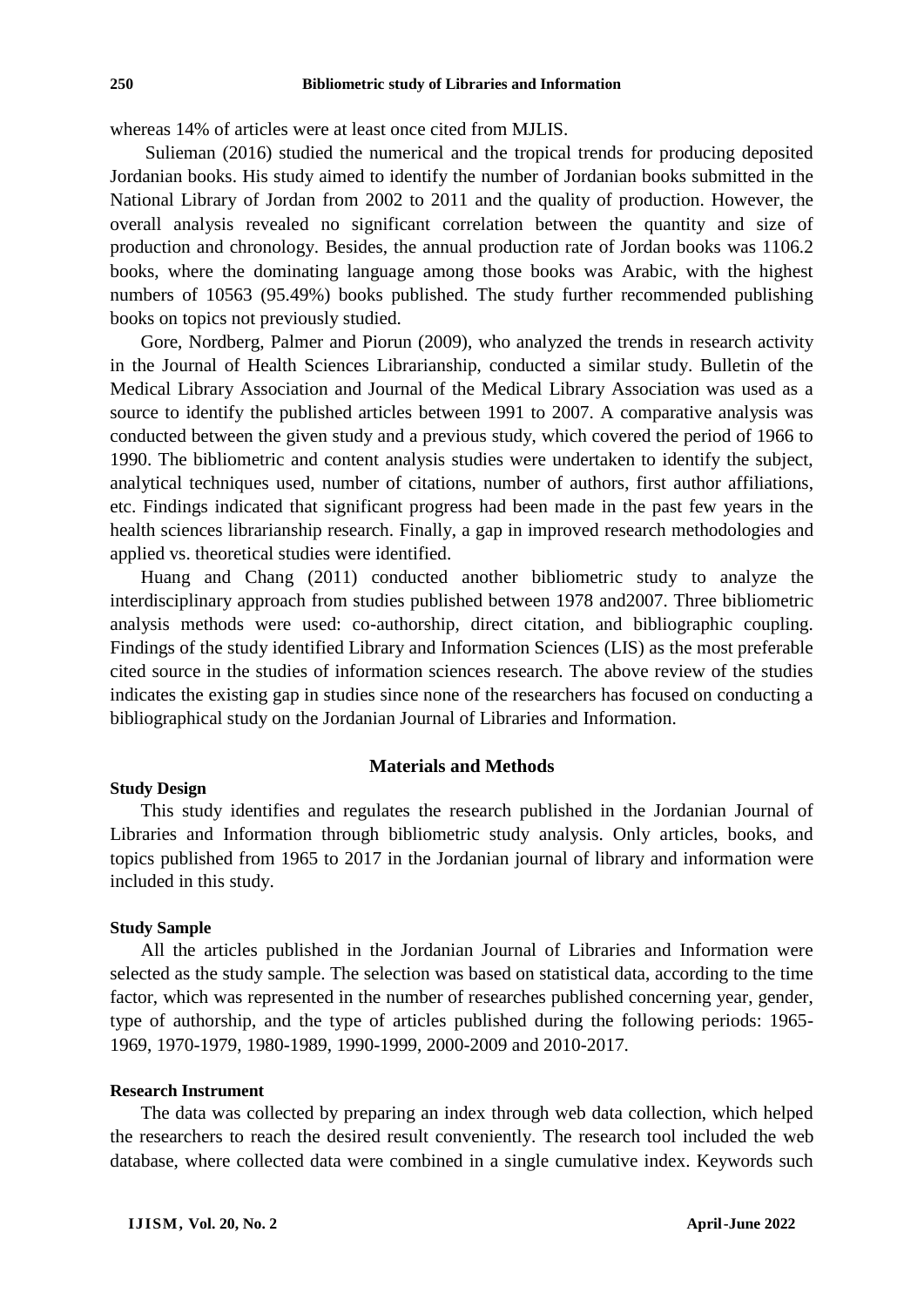#### **Afaf A. Abu Sirhan / Serhan A. Al Tawalbeh / Ibrahim N. Mohsen Mohammad Adan Al Mahameed**

as Jordanian, library, information, bibliometric study, bibliographical study, Jordan were searched on google and google scholar to retrieve data related to the articles published in the Jordanian journal. The time limit was also set from 1965 to 2017, and only articles that lay in this timeframe were included. The bibliometric study was divided according to the criteria that include: Analysis of authors including their names, affiliations, and gender, forms of information resources such as books, periodicals research, websites, etc., and concept of studies which include the topics and thematic areas to analyze the articles published in Jordanian journals.

## **Inclusion and Exclusion Criteria**

The conference journals and journals index were excluded from the subjects of this research study. The articles published in Jordanian Journals of Libraries and Information were only included in this research, whereas articles published in any other journal were excluded. Articles published from 1965 to 2017 only in the Jordanian Journal of Libraries and Information were included.

## **Results**

The answer to research question 1 is depicted in Table 1 of this study, which shows the findings related to the number of studies published in each period between 1965 to 2017.

## Table 1

*Number of research papers published for each year from 1965 to 2017*

| Years of<br>60s          | No. of<br>articles | Years<br>of $70s$ | No. of<br>articles | Years<br>of 80s | No. of<br>articles | Years<br>of 90s | No. of<br>articles | Years<br>of<br>2000s | No. of<br>articles | Years of<br>2010-<br>2017 | No. of<br>articles |
|--------------------------|--------------------|-------------------|--------------------|-----------------|--------------------|-----------------|--------------------|----------------------|--------------------|---------------------------|--------------------|
| $\overline{\phantom{a}}$ |                    | 1970              | 30                 | 1980            | 34                 | 1990            | 26                 | 2000                 | 25                 | 2010                      | 21                 |
|                          |                    | 1971              | 32                 | 1981            | 26                 | 1991            | 33                 | 2001                 | 14                 | 2011                      | 22                 |
|                          |                    | 1972              | 32                 | 1982            | 31                 | 1992            | 32                 | 2002                 | 17                 | 2012                      | 19                 |
|                          |                    | 1973              | 32                 | 1983            | 27                 | 1993            | 24                 | 2003                 | 17                 | 2013                      | 22                 |
|                          |                    | 1974              | 31                 | 1984            | 34                 | 1994            | 24                 | 2004                 | 19                 | 2014                      | 21                 |
| 1965                     | 10                 | 1975              | 32                 | 1985            | 46                 | 1995            | 28                 | 2005                 | 21                 | 2015                      | 19                 |
| 1966                     | 34                 | 1976              | 21                 | 1986            | 21                 | 1996            | 29                 | 2006                 | 14                 | 2016                      | 19                 |
| 1967                     | 35                 | 1977              | 30                 | 1987            | 29                 | 1997            | 22                 | 2007                 | 23                 | 2017                      | 16                 |
| 1968                     | 19                 | 1978              | 16                 | 1988            | 25                 | 1998            | 18                 | 2008                 | $\overline{7}$     |                           |                    |
| 1969                     | 39                 | 1979              | 17                 | 1989            | 13                 | 1999            | 23                 | 2009                 | 11                 | $\overline{\phantom{a}}$  |                    |
| Total                    | 137                |                   | 273                |                 | 286                |                 | 259                |                      | 168                |                           | 159                |
| average                  | 27.4               |                   | 27.3               |                 | 28.6               |                 | 25.9               |                      | 16.8               |                           | 19.875             |

Table 2 illustrates the gender-wise ratio of authorship findings, with and without organization, answering the study's second research question.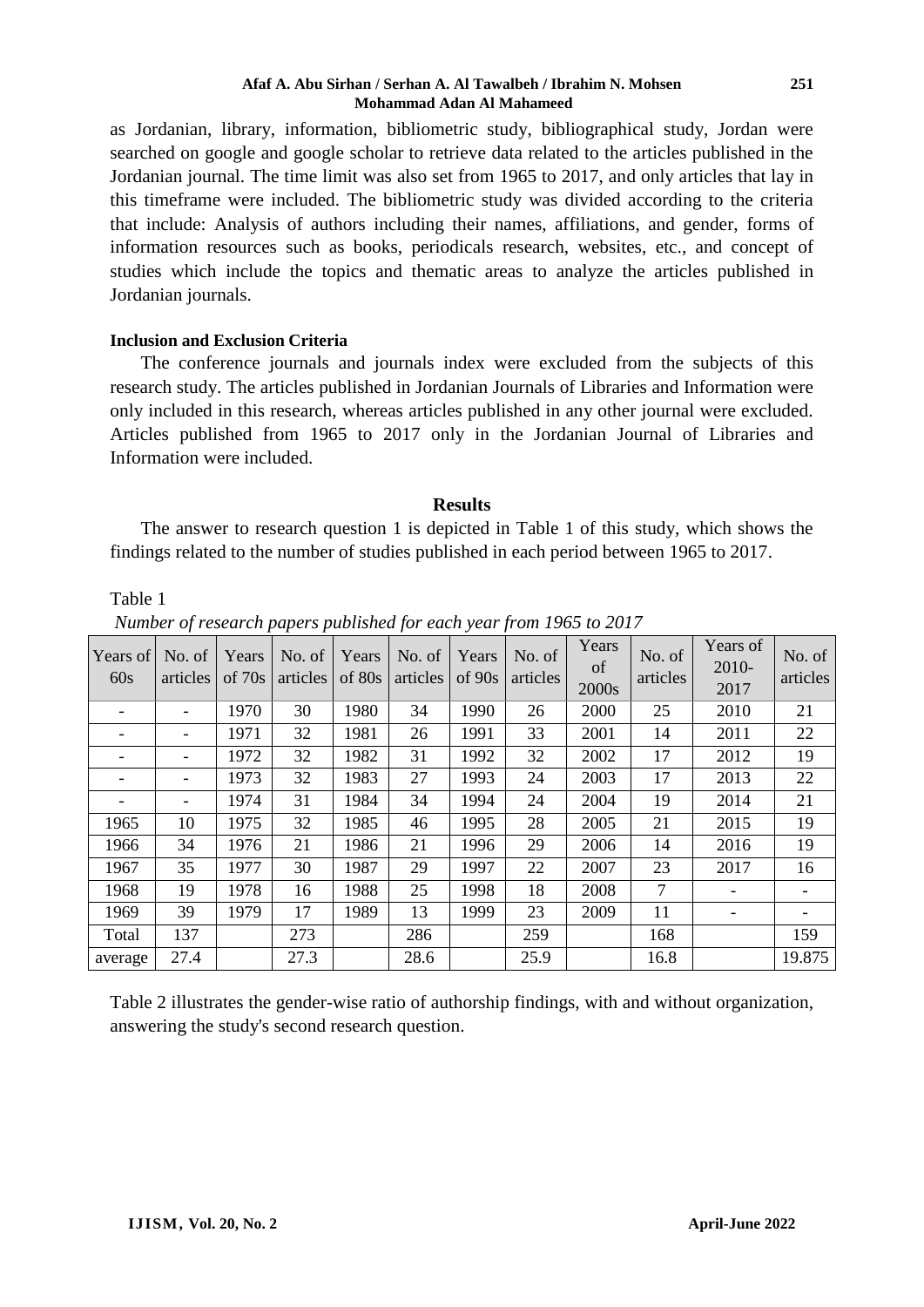| $\sim$ |
|--------|
|--------|

|                               | Periods       |           |               |           |               |           |  |  |
|-------------------------------|---------------|-----------|---------------|-----------|---------------|-----------|--|--|
|                               | 1965-1969     | 1970-1979 | 1980-1989     | 1990-1999 | 2000-2009     | 2010-2017 |  |  |
| <b>Types</b>                  | $\frac{0}{0}$ | $\%$      | $\frac{0}{0}$ | %         | $\frac{0}{0}$ | %         |  |  |
| Male                          | 66.7          | 63.6      | 56.4          | 38.0      | 47.8          | 58.4      |  |  |
| Female                        | 24.4          | 10.2      | 22.6          | 22.3      | 29.2          | 41.6      |  |  |
| With Organization<br>(author) | 2.2           | 2.3       | 0.8           | 3.8       | 1.8           | 0         |  |  |
| <b>Without Author</b>         | 6.7           | 18.2      | 10.5          | 18.5      | 6.6           | 0         |  |  |

Table 2 *Male and female authorship ratio, with and without organizational Authorship*

According to table 3, individual authorship is the most common, as the percentage of research with individual authorship in these periods is greater with the accumulation of (100%) from 1965 to 1969. On the other hand, co-authorship was identified as least common compared to individual authorship, as the highest rate was only 28.9% in the years between 2010 and 2017. The results in this table answer research questions 3 and 4, respectively.

*Publications concerning Authorship*

| Authorship style  | Periods   |           |           |           |           |           |  |  |  |
|-------------------|-----------|-----------|-----------|-----------|-----------|-----------|--|--|--|
|                   | 1965-1969 | 1970-1979 | 1980-1989 | 1990-1999 | 2000-2009 | 2010-2017 |  |  |  |
| Co-authorship     | 0%        | 5.7%      | 9.8%      | 17.4%     | 11.7%     | 28.9%     |  |  |  |
| Individual Author | 100%      | 94.3%     | 90.2%     | 82.6%     | 88.3%     | 71.1%     |  |  |  |

The answer to research question 5 can be seen in Table 4, which shows that the types of research published from 1965 to 2017 were identified separately from the highest published article type to the lowest publications. In the period of 1965-1969, subjects that have more frequency in publications were: Biographies (n=14), cataloging (n-10), bibliographies (n=9), public libraries (n=8), books reviews (n=8) and classification (n=8).

In the second period i.e., 1970-1979, subjects that have shown more publications on topics were Biographies (n=24), Book Reviews (n=20), Bibliographies (n=17), library associations  $(n=14)$ , and public libraries  $(n=12)$  etc. A similar trend of topics has been observed during the third period of the classification, i.e., between 1980-1989, where major published work was in the form of book reviews (n=21), followed by library automation  $(n=17)$  and book reviews  $(n=15)$ .

In the fourth period of publication, i.e., 1990-1999, subjects that were published with high frequency include library associations (n=17), information systems (n=16), cataloging (n=11), and children's literature (n=10). However, the lowest published subjects in the 90s were Indexing, Archiving, career ethics, Globalization, Archiving Knowledge Book fairs, and a few more (n=1). In the fifth period of publication, i.e., 2000-2009, subjects that were frequently published were Internet  $(n=12)$ , Book Review  $(n=10)$ , and Archiving  $(n=8)$ , whereas the lowest published subjects included Knowledge, Electronic archiving, Abstracting, electronic government, virtual library, knowledge management, Publishing and few more with numbers of (n=1) publications.

In the final period of the study, i.e., 2010-2017, topics that were frequently published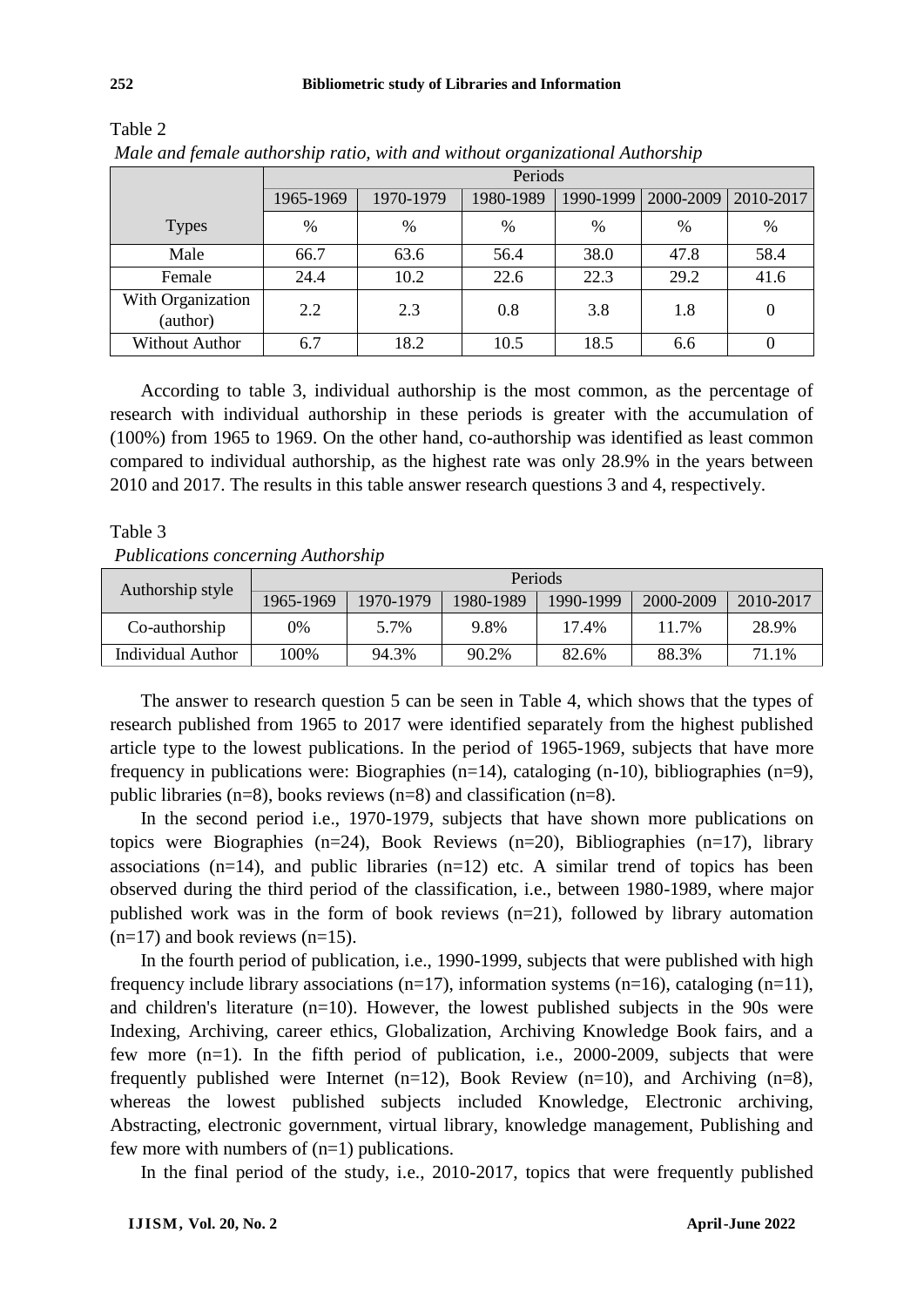### **Afaf A. Abu Sirhan / Serhan A. Al Tawalbeh / Ibrahim N. Mohsen Mohammad Adan Al Mahameed**

included library management (n=17), school library (n=12), university library (n=12), Archiving and knowledge management (n=11), information management, and information society (n=9). Whereas, the lowest subject published in the following years includes scientific research, electronic learning, Individual libraries, Specialized libraries, Periodicals, library associations, hospital libraries, etc., with the frequency of (n=1) publications.

|                                       | Periods                  |                          |                          |                          |                              |                          |  |  |
|---------------------------------------|--------------------------|--------------------------|--------------------------|--------------------------|------------------------------|--------------------------|--|--|
|                                       | 1965-1969                | 1970-1979                | 1980-1989                | 1990-1999                | 2000-2009                    | 2010-2017                |  |  |
| Area of Study                         | N                        | $\mathbf N$              | $\mathbf N$              | $\mathbf N$              | $\mathbf N$                  | N                        |  |  |
| Abstracting                           | 1                        |                          | $\mathbf{1}$             | $\mathbf{1}$             | $\mathbf{1}$                 |                          |  |  |
| Acquisition                           | $\overline{\phantom{a}}$ | $\overline{2}$           | $\overline{2}$           | $\overline{\phantom{a}}$ | $\qquad \qquad \blacksquare$ | 1                        |  |  |
| Archiving                             | $\overline{\phantom{a}}$ |                          | $\overline{\phantom{0}}$ | $\overline{2}$           | 8                            | 11                       |  |  |
| <b>Biographies</b>                    | 14                       | 24                       | $\mathbf{1}$             | 6                        | $\overline{\phantom{a}}$     | $\overline{2}$           |  |  |
| <b>Bibliographies</b>                 | 9                        | 17                       | $\overline{7}$           | $\mathbf{1}$             | $\overline{\phantom{a}}$     |                          |  |  |
| <b>Bibliographic centers</b>          |                          |                          | 1                        |                          |                              |                          |  |  |
| <b>Books</b> reviews                  | 8                        | 20                       | 21                       | 9                        | 10                           |                          |  |  |
| <b>Book</b> maintenance               | $\overline{\phantom{0}}$ | $\overline{4}$           | $\mathbf{1}$             |                          | $\overline{a}$               |                          |  |  |
| <b>Book fairs</b>                     | $\overline{\phantom{a}}$ | $\overline{4}$           | $\overline{\phantom{0}}$ | $\mathbf{1}$             | $\blacksquare$               |                          |  |  |
| Cataloging                            | 10                       | 12                       | $\overline{7}$           | 11                       | $\overline{2}$               | 1                        |  |  |
| Classification                        | 8                        | 6                        | 1                        | $\overline{4}$           | $\overline{2}$               | Catalogs                 |  |  |
| Catalogues                            | $\overline{2}$           | $\overline{\phantom{a}}$ | 3                        | $\overline{\phantom{0}}$ | $\qquad \qquad \blacksquare$ |                          |  |  |
| Career ethics                         | $\overline{\phantom{a}}$ |                          | $\overline{\phantom{0}}$ | $\mathbf{1}$             | $\overline{2}$               | $\overline{2}$           |  |  |
| Children literature                   | $\overline{4}$           | $\overline{5}$           | 9                        | 10                       | $\overline{c}$               |                          |  |  |
| Children library                      | $\overline{2}$           |                          | 5                        | 6                        | $\mathbf{1}$                 | 3                        |  |  |
| Circulation                           | $\mathbf{1}$             | $\mathbf{1}$             | 3                        |                          |                              |                          |  |  |
| Culture                               | 1                        |                          | 1                        | 1                        | 6                            | $\overline{2}$           |  |  |
| Databases                             | $\overline{\phantom{a}}$ |                          | 3                        | 8                        | $\overline{2}$               | $\overline{2}$           |  |  |
| Deposit Law                           | $\overline{\phantom{0}}$ | 3                        | $\overline{2}$           |                          | $\overline{\phantom{0}}$     |                          |  |  |
| Documentation                         | $\overline{2}$           | 1                        | 3                        | $\overline{2}$           | 1                            |                          |  |  |
| Digital Library                       |                          |                          |                          |                          | $\overline{2}$               | $\overline{7}$           |  |  |
| Electronic<br>publishing/Management   |                          |                          | $\overline{2}$           |                          | 4                            | 6                        |  |  |
| Encyclopedia                          | $\overline{2}$           | $\overline{4}$           | $\overline{\phantom{0}}$ |                          | $\qquad \qquad \blacksquare$ |                          |  |  |
| Globalization                         | $\overline{\phantom{a}}$ |                          | $\overline{\phantom{0}}$ | $\mathbf{1}$             | $\mathbf{1}$                 | $\mathbf{1}$             |  |  |
| Hospital library                      |                          |                          |                          | $\mathbf{1}$             |                              | 1                        |  |  |
| <b>Indexing</b>                       | $\overline{\phantom{a}}$ |                          | $\overline{\phantom{0}}$ | 1                        | $\qquad \qquad \blacksquare$ |                          |  |  |
| Intellectual property right           | $\overline{\phantom{0}}$ |                          | 6                        | 3                        | $\mathbf{1}$                 |                          |  |  |
| Information centers                   |                          |                          |                          | 2                        | $\mathbf{1}$                 |                          |  |  |
| Information<br>management/Information |                          |                          | $\mathfrak{2}$           |                          | $\overline{2}$               | 9                        |  |  |
| Information economy                   | $\overline{\phantom{0}}$ | $\overline{\phantom{a}}$ | $\overline{\phantom{0}}$ | $\overline{\phantom{a}}$ | 3                            | $\overline{\phantom{a}}$ |  |  |
| Information technology                | $\overline{\phantom{0}}$ |                          | $\overline{4}$           | 3                        | $\overline{5}$               | $\overline{7}$           |  |  |
| Information resources                 | $\overline{\phantom{0}}$ |                          | $\mathbf{1}$             | $\mathbf{1}$             | $\mathbf{1}$                 | $\tau$                   |  |  |
| <b>Information Security</b>           | $\overline{\phantom{a}}$ | $\overline{\phantom{a}}$ | $\overline{\phantom{0}}$ | $\qquad \qquad -$        | $\blacksquare$               | $\mathfrak s$            |  |  |
| Information services                  |                          |                          |                          |                          | $\overline{4}$               | $\overline{5}$           |  |  |

## Table 4 *Topic Areas and Number of Research Published*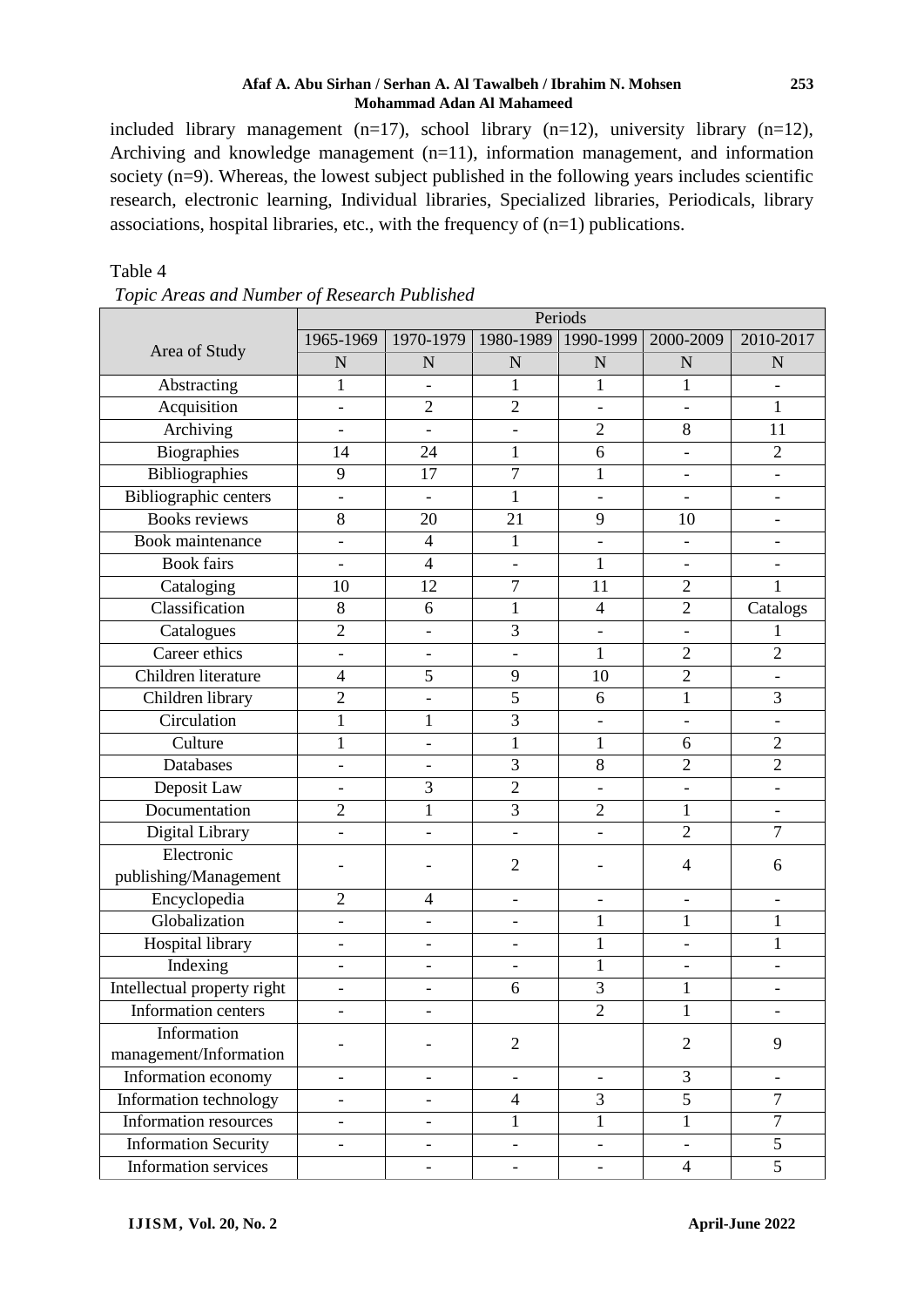| Area of Study                  |                              | 1965-1969   1970-1979   1980-1989   1990-1999   2000-2009 |                          |                          |                              | 2010-2017                |
|--------------------------------|------------------------------|-----------------------------------------------------------|--------------------------|--------------------------|------------------------------|--------------------------|
| <b>Information Society</b>     | $\qquad \qquad -$            |                                                           |                          |                          |                              | 9                        |
| Information systems            |                              | $\mathbf{1}$                                              | $\overline{2}$           | 16                       | $\overline{3}$               | $\overline{3}$           |
| <b>Information Storage and</b> | $\mathbf{1}$                 |                                                           | 1                        | $\overline{2}$           |                              |                          |
| Retrieval                      |                              |                                                           |                          |                          |                              |                          |
| Intellectual production        | $\overline{a}$               |                                                           | $\overline{4}$           | $\overline{2}$           | $\overline{2}$               |                          |
| Internet                       | $\overline{\phantom{0}}$     |                                                           |                          | 6                        | 12                           | 8                        |
| <b>ISBN</b>                    | $\overline{a}$               | $\mathbf{1}$                                              | 1                        | $\mathbf 1$              | $\overline{a}$               |                          |
| Knowledge                      | $\overline{a}$               |                                                           |                          | $\mathbf{1}$             | $\mathbf{1}$                 | $\overline{2}$           |
| Knowledge Management           | $\qquad \qquad -$            | ÷,                                                        | $\overline{\phantom{0}}$ | $\overline{\phantom{0}}$ | $\overline{\phantom{a}}$     | 11                       |
| <b>Knowledge Society</b>       | $\overline{a}$               |                                                           | $\overline{\phantom{0}}$ |                          |                              | 4                        |
| Libraries                      | 6                            | 5                                                         | 6                        | $\overline{2}$           | 3                            |                          |
| Librarians                     | $\mathbf{1}$                 | $\overline{a}$                                            | 6                        | $\overline{a}$           | $\mathbf{1}$                 | $\mathbf{1}$             |
| Library automation             | $\overline{2}$               | $\overline{4}$                                            | 17                       | 6                        | 6                            | $\overline{2}$           |
| Library legislations           | $\overline{a}$               | $\overline{2}$                                            | $\overline{\phantom{a}}$ | $\mathbf{1}$             | $\overline{c}$               |                          |
| Library services               | $\overline{2}$               | $\overline{2}$                                            | 9                        | $\mathbf{1}$             | $\overline{\phantom{a}}$     |                          |
| Library associations           | $\overline{5}$               | 14                                                        | 15                       | 17                       | $\overline{4}$               | $\mathbf{1}$             |
| Library cooperation            | $\overline{2}$               | 5                                                         | 5                        | 10                       | $\overline{c}$               |                          |
| Library terminology            |                              | $\mathbf{1}$                                              |                          | $\mathbf{1}$             | $\mathbf{1}$                 |                          |
| Library management             |                              | $\overline{2}$                                            | 3                        | $\overline{7}$           | 5                            | 17                       |
| Periodicals                    | $\overline{2}$               | $\overline{3}$                                            | 7                        | $\overline{4}$           | $\overline{a}$               | 1                        |
| Printing                       | $\overline{\phantom{0}}$     | $\mathbf{1}$                                              |                          | $\mathbf{1}$             | $\qquad \qquad \blacksquare$ |                          |
| <b>Public libraries</b>        | 8                            | 12                                                        | 6                        | 6                        | $\overline{4}$               | $\overline{2}$           |
| <b>School libraries</b>        | $\mathbf{1}$                 | 7                                                         | 8                        | 7                        | $\overline{7}$               | 12                       |
| Scientific communication       | $\qquad \qquad \blacksquare$ | $\qquad \qquad -$                                         | $\overline{2}$           | $\overline{4}$           | 1                            |                          |
| Scientific research            | $\overline{a}$               |                                                           | 3                        | $\overline{2}$           | $\overline{2}$               | 1                        |
| Selective dissemination of     |                              | 1                                                         |                          |                          |                              |                          |
| information                    |                              |                                                           |                          |                          |                              |                          |
| Specialized libraries          | 6                            | 12                                                        | 7                        | 3                        |                              |                          |
| <b>Standards</b>               | $\overline{\phantom{0}}$     | ÷,                                                        | 1                        |                          |                              |                          |
| Maps                           |                              |                                                           | 1                        |                          |                              |                          |
| Manuscripts                    |                              | 4                                                         | $\overline{4}$           | 3                        | $\overline{2}$               | 1                        |
| Media                          | 1                            |                                                           |                          |                          |                              |                          |
| Mobile libraries               | $\mathbf{1}$                 |                                                           | $\mathbf{1}$             | 3                        | $\overline{2}$               |                          |
| National libraries             | $\overline{5}$               | $\overline{\phantom{0}}$                                  | $\mathbf{1}$             | $\overline{3}$           | $\sqrt{2}$                   |                          |
| Networks                       | $\overline{\phantom{0}}$     |                                                           | 1                        | $\mathbf{1}$             | $\frac{1}{2}$                |                          |
| <b>Quality Management</b>      |                              |                                                           |                          |                          | $\overline{2}$               |                          |
| Audio-visual resources         | $\mathbf{1}$                 | $\overline{2}$                                            | $8\,$                    | 1                        | $\overline{a}$               |                          |
| University library             | $\overline{3}$               | $\overline{7}$                                            | $\overline{4}$           | $\overline{4}$           | 5                            | 12                       |
| Publishing                     | $\mathbf{1}$                 | $\overline{2}$                                            | 9                        | $\qquad \qquad -$        | $\mathbf 1$                  |                          |
| Teaching library science       | $\overline{a}$               | $\mathbf{1}$                                              | 12                       | 9                        | 7                            | 6                        |
| Thesaurus                      |                              |                                                           | $\overline{2}$           | $\overline{2}$           | $\overline{2}$               |                          |
| Training (librarians)          | $\mathbf{1}$                 | 10                                                        | 9                        | $\overline{2}$           | $\overline{2}$               | $\overline{2}$           |
| Training (users)               | $\overline{\phantom{0}}$     |                                                           | 5                        | $\mathbf{1}$             | $\blacksquare$               |                          |
| Reading                        | 1                            | 9                                                         | $\mathfrak{2}$           | $\mathfrak{Z}$           | $\overline{\phantom{a}}$     | $\overline{\phantom{0}}$ |
| References                     | 3                            | $\overline{7}$                                            | $\overline{3}$           | $\mathbf{1}$             |                              | $\overline{\phantom{0}}$ |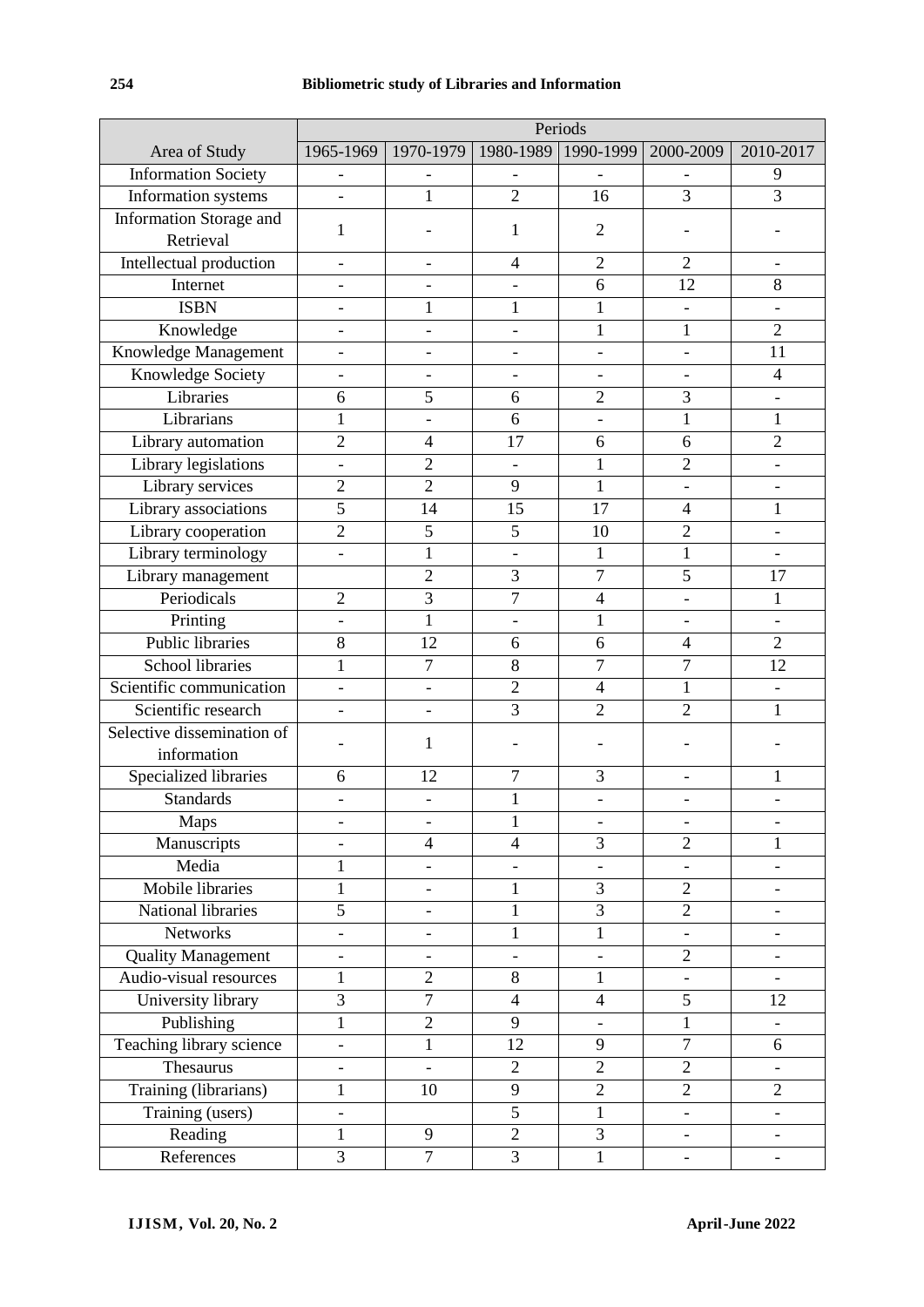**Afaf A. Abu Sirhan / Serhan A. Al Tawalbeh / Ibrahim N. Mohsen Mohammad Adan Al Mahameed**

|                     | Periods |                                                           |  |  |                          |           |
|---------------------|---------|-----------------------------------------------------------|--|--|--------------------------|-----------|
| Area of Study       |         | 1965-1969   1970-1979   1980-1989   1990-1999   2000-2009 |  |  |                          | 2010-2017 |
| Reference citations |         | -                                                         |  |  | $\overline{\phantom{0}}$ |           |
| Women librarians    |         |                                                           |  |  | -                        |           |

#### **Discussion**

The study aimed to analyze the Jordanian Journal of Library and Information Sciences production between 1967 and 2017, based on the bibliometric methodology of analyzing intellectual production. The study formulated five research questions. Considering the first research question, *"How much research has been published in Jordanian journal of libraries and information sciences in years from 1965 to 2017?"* The study found that the highest and the lowest number of studies were published during the 1960s, with an overall publications of n=39 and n=10, respectively. Following this, i.e., during the 1970s, a fluctuation in the number of articles has been observed. In the 1980s, remarkable growth in the number of articles submitted to the journal was observed. The 1990s then faced a considerable reduction of articles compared to the previous years. The years 2000-2017 faced a serious flux. As for the average number of researches, the largest average was 1980-1989 with an accumulated average, and the lowest average was in the 2000 decade. Finally, for all the other decades, the overall average of the published articles was close to the average of the decade 2000. The second research question was *"What is the ratio of male and female authors in contributing articles in Jordanian Journals of libraries and Information sciences?"* The findings showed that among all the periods, the percentage of male authorship was the highest from the year 1965 to 1969, the lowest male authorship was observed between 1990 to 1999 than that of females with the highest authorship in years from 2010 to 2017, and lowest authorship was in years from 1970 to 1979. In addition, the ratio of publications with the organization authorship was highest in the year from 1970 to 1979, and the lowest was in the years from 1980 to 1989, whereas no publications occurred in the year from 2010 to 2017. The rate of authorship with organization and without authorship publications ratio was in years from 2010 to 2017 there were no publications whereas, in years from 1970 to 1979 was the highest without author publications. In general, quality journals comprise cohesive sets of articles both in professional standards and content. This cohesiveness is rooted in the evidence that most journals are specialized in comparatively narrow sub-disciplines and their caretakers such as referees and editors. This is the main cause why journals can play an essential role in assessment studies (Van den Berghe et al., 1998; de Bruin et al., 1993).

Answering the third and fourth research questions, *"How many researches were published with individual authorship?"* and "*How many researches were published with coauthorship?"* The study's findings indicated that the individual authors submit most of the researchers, as a gradual development is observed in individual authorship. On the other hand, co-authorship was identified as least common compared to individual authorship. Finally, answering the last research question of the study, *"Which type of articles have been explored in the timeframe of 1965 to 2017?"* The study finding shows that the types of research published from 1965 to 2017 were identified separately from highest published article type to lowest publications. In 1965-1969, subjects that had more frequency in publications were Biographies, cataloging bibliographies, public libraries books reviews, and classification. This indicates that some topics were highly focused by the authors and were written throughout the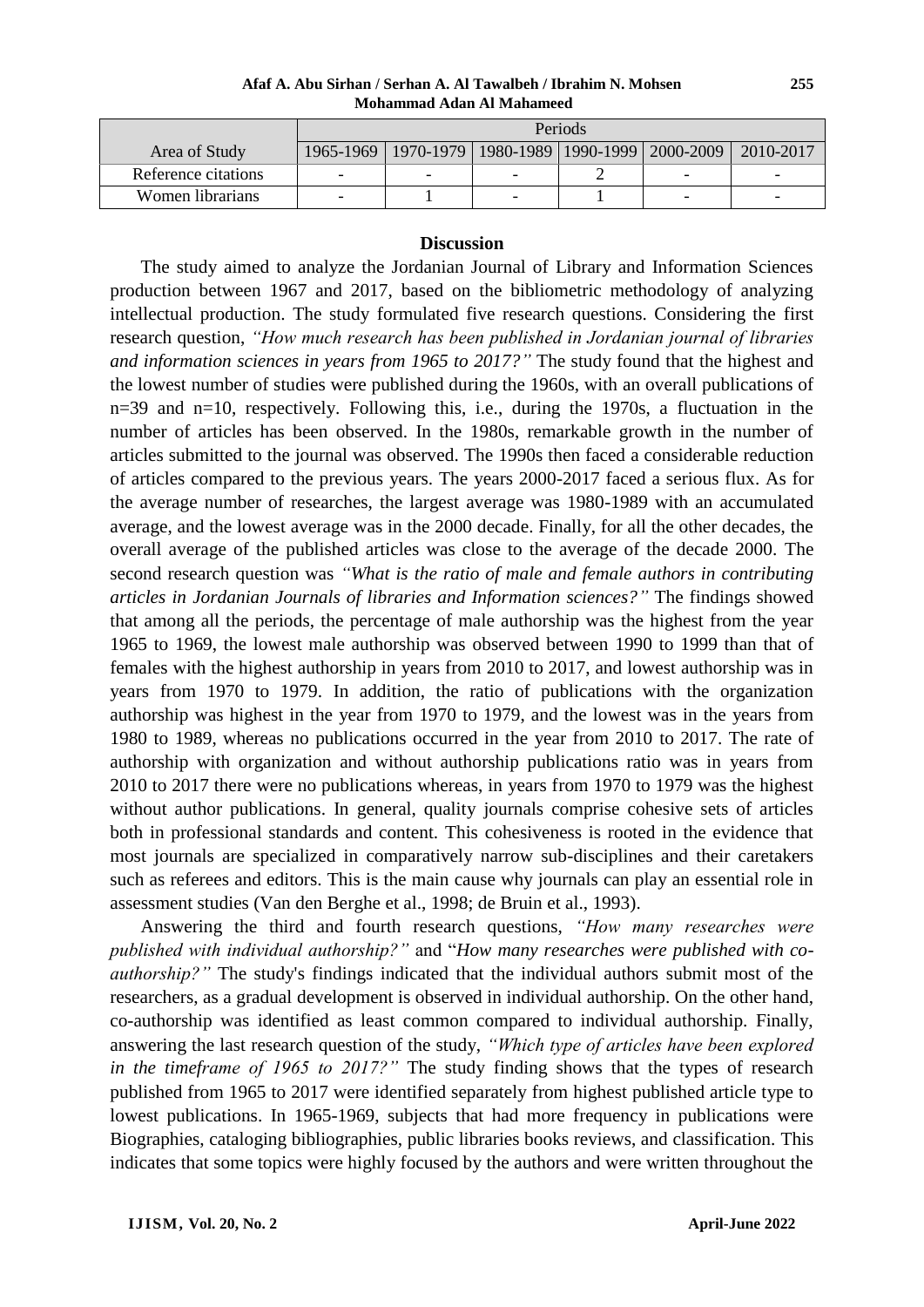given periods, i.e., 1965 to 2017. Area of studies such as; Biographies, cataloging, bibliographies, public libraries, books reviews, Libraries, and library associations were the most common. However, some attempts have been carried out to explore new topics, including databases, information systems, Internet, Archiving, library automation, knowledge management, information management, information society, and digital library. The analysis further outlined those certain types of papers such as; acquisition, virtual libraries, MARC composition, thesaurus, etc. failed to attract widespread attention of the researchers.

When evaluating the effect of research groups, previous studies have notified that those comparisons are made with their peers. The ratio of the average of the group's citations with the average of the journals in which they have published, and the ratio of the average of the group's citations with the average of the field in which they are active (Egghe & Rousseau, 1996; de Bruin et al., 1993).

Findings further indicated that the topics written more intensively than others in the 1960s and 1970s were Biographies. In the 1980s focus was majorly on book reviews. However, in the 1990s library associations were the most common, while in the 2000s, the focus shifted from the Internet to library management. This study showed that the Jordanian Journal of Libraries and Information is published on all topics and is not specialized in any particular area within the libraries. Finally, the bibliometric assessment of the study revealed that Jordanian Journals of Libraries and Information deals with a variety of study types, where male authors, along with those consisting of the single authorship, published the majority of the studies. Also, compared to other Journals, the Jordanian Journal of Libraries and Information is not specialized in any particular type of publication and thus welcomes diverse knowledge and information. The findings of this study bridge the gap that exist due to the scarcity of bibliometric studies conducted in Jordan. Moreover, these findings help identify the strengths and weaknesses of the current research work. It might help provide directions for future publications.

#### **Study Limitations**

The spatial limit in this study was that the research published in the Jordanian Journal of Libraries and Information published by the Jordanian Library and Information Association was considered in the present study. According to the subject limit, only the bibliometric study approach was used. Another limitation includes the time limit, where studies published only from 1965 to 2017 were included.

#### **Conclusion**

This study concludes that the researchers are encouraged to produce more articles frequently by converting the libraries into electronic mediums and channels. Besides, conducting bibliographical studies on the online database of the researches such as those published in the Jordanian Journal of Libraries and Information effectively provides a useful estimation of the existing developments taking place in education and research. Such studies are further needed to provide insights regarding the topics that require attention for more indepth research. Based on the results, it is recommended to issue licenses for publishing and printing the articles in various journals to encourage authors to produce more productive information, which may serve as an economic gain from a wider perspective. Finally, the provision of free access to most of the libraries in Jordan is suggested to increase the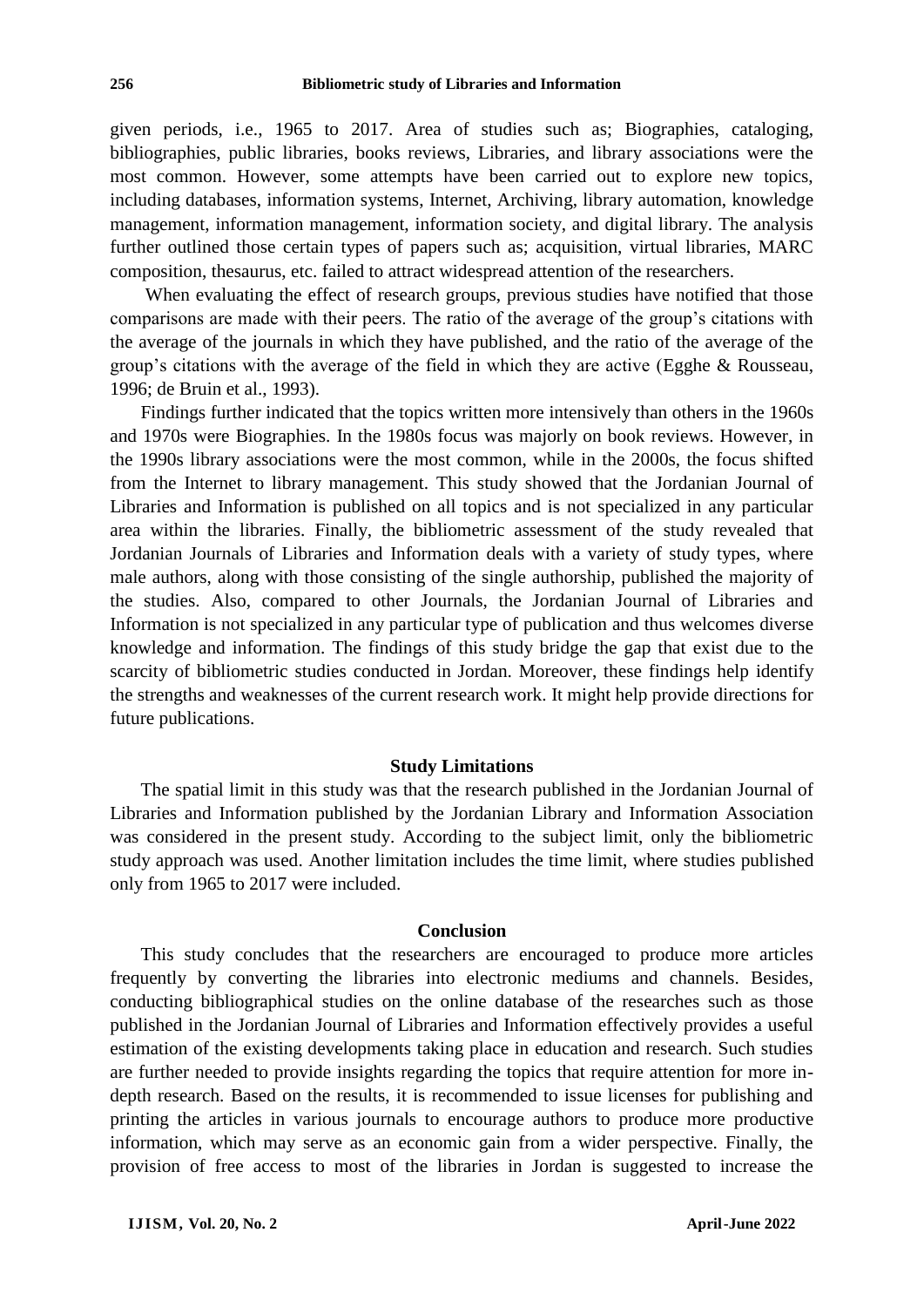audience's interest and that of authors towards studying the topics that attract high readership.

### **Acknowledgment**

The author is very thankful to all the associated personnel in any reference that contributed to/for this research.

## **References**

- Anwar, M. (2019). Journal of information technology education: A bibliometric study from 2002 to 2007. *Pakistan Library & Information Science Journal*, 50(1), 29-36.
- Bakri, A. & Willett, P. (2008). The Malaysian Journal of Library and Information Science 2001-2006: A bibliometric study. *Malaysian Journal of Library & Information Science*, 13(1), 103-116.
- de Bruin, R. E., Kint, A., Luwel, M. & Moed, H. F. (1993). A study of research evaluation and planning: the University of Ghent. *Research Evaluation*, 3(1), 25-41. <https://doi.org/10.1093/REV%2F3.1.25>
- Egghe, L. & Rousseau, R. (1996). Average and global impact of a set of journals. *Scientometrics*, 36(1), 97-107. <https://doi.org/10.1007/BF02126648>
- Gore, S. A., Nordberg, J. M., Palmer, L. A. & Piorun, M. E. (2009). Trends in health sciences library and information science research: an analysis of research publications in the Bulletin of the Medical Library Association and Journal of the Medical Library Association from 1991 to 2007. *Journal of the Medical Library Association: JMLA*, 97(3), 203-211.<https://doi.org/10.3163/1536-5050.97.3.009>
- Huang, M. H. & Chang, Y. W. (2011). A study of interdisciplinarity in information science: Using direct citation and co-authorship analysis. *Journal of Information Science*, 37(4), 369-378. <https://doi.org/10.1177%2F0165551511407141>
- Naheem, K. T. (2016). Library Progress (International): A bibliometric study. *Library Progress (International)*, 36(1), 43-53.
- Resnik, J. (2008). *The production of educational knowledge in the global era*. Transgressions: Cultural Studies and Education, Volume: 33. Sense Publication.
- Sahu, R. R. & Parabhoi, L. (2020). Bibliometric study of library and information science journal articles during 2014-2018: LIS research trends in India. *DESIDOC Journal of Library & Information Technology*, 40(06), 390-395. <https://doi.org/10.14429/djlit.40.06.15631>
- Sulieman, R. J. (2016). Understanding school library education and library user education in Jordan. *Athens Journal of Mediterranean Studies*, 2(3), 247-270. <https://doi.org/10.30958/ajms.2-3-4>
- Suleiman, R. J., Abu Sarhan, A., Al Tawalbeh & Hamdi Ahmed, M. (2016). Jordanian intellectual production from 2002–2011: A bibliometric analysis. *Information and Knowledge Management*, 6(2), 11-16.
- Thanuskodi, S. (2010). Journal of social sciences: A bibliometric study. *Journal of Social Sciences*, 24 (2), 77-80.<https://doi.org/10.1080/09718923.2010.11892847>
- Tiew, W. S., Abdullah, A. & Kaur, K. (2001). Malaysian Journal of Library and Information Science 1996-2000: A bibliometric study. *Malaysian Journal of Library and Information Science* 6 (1), 43-56.
- Ur Rehman, S. & Chaudhry, A. S. (2005). KM education in LIS programs. *Education for Information*, 23 (4), 245-258.<https://doi.org/10.3233/EFI-2005-23403>